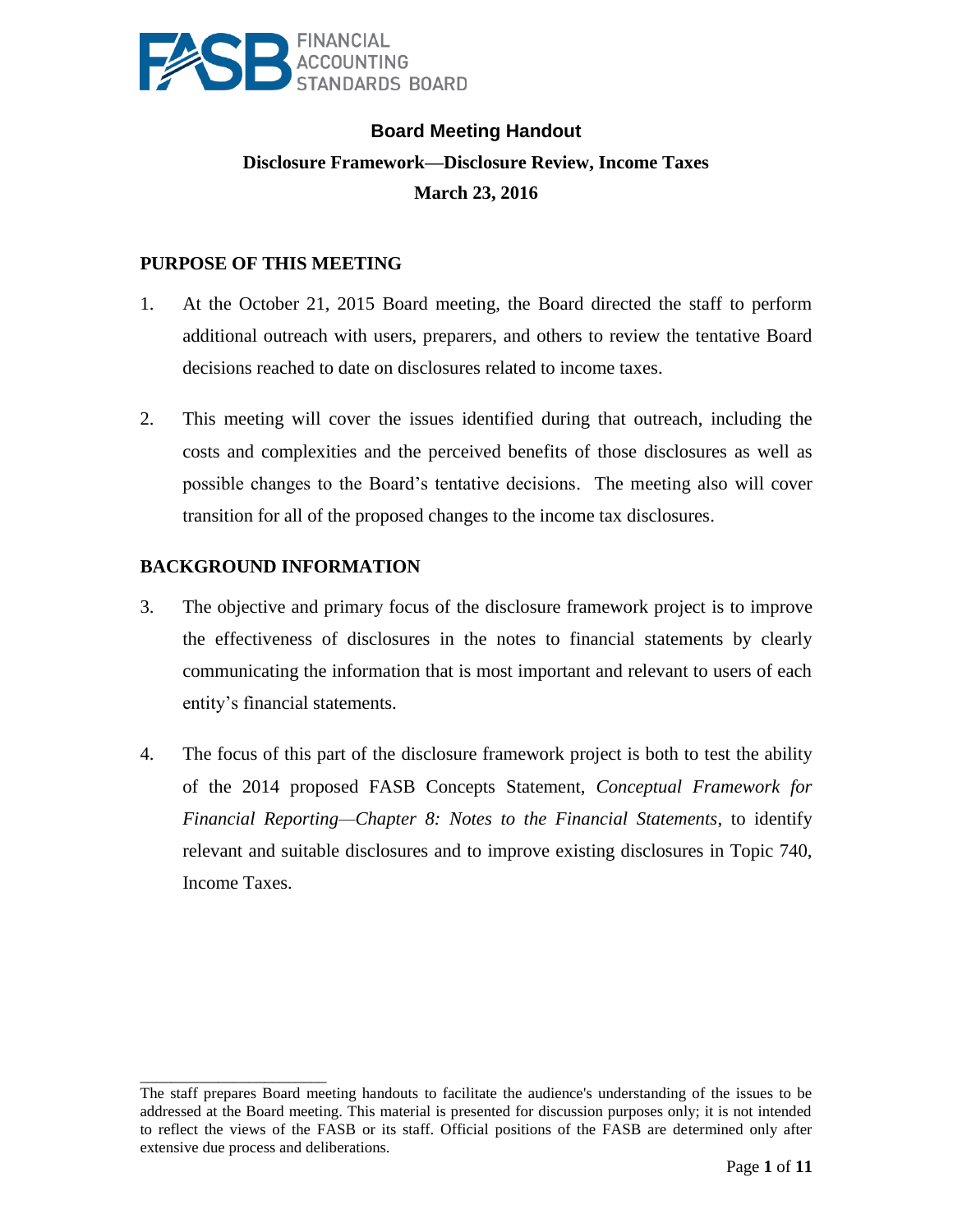## **Issue 1: Change in Tax Law (Issue 1 of Board Memo 95)**

5. At the October 21, 2015 meeting, the Board tentatively decided that entities should be required to qualitatively disclose that a change in tax law that is probable to have an effect on the reporting entity in a future period has been enacted.

#### **Basis for Tentative Board Decision**

6. The tentative Board decision in paragraph 5 above was identified using Question L6 of the 2014 proposed Concepts Statement, which states:

> Are the prospects for cash flows related to the line item affected by changes in entity-specific factors or sector-specific factors, particularly those that can be expected to change frequently or significantly, and would a user not be expected to be aware of the factors or their potential effects?

7. The Board tentatively decided to require this disclosure because it would be helpful to assess changes in tax laws that would have an effect on prospects for cash flows. Also, the Board determined that such disclosure would not be costly because preparers said that they already make similar disclosures in either the notes to financial statements or in the Management Discussion and Analysis section of Form 10-K.

#### **Question for the Board**

1. Should entities qualitatively disclose that a change in tax law that is probable to have an effect on the reporting entity in a future period has been enacted?

## **Issue 2: Deferred Tax Line Items (Issue 2 of Board Memo 95)**

8. At the October 21, 2015 meeting, the Board tentatively decided that entities should be required to disclose the line item(s) on the balance sheet in which the amount of deferred taxes are presented, if they are not presented as a separate line item on the balance sheet.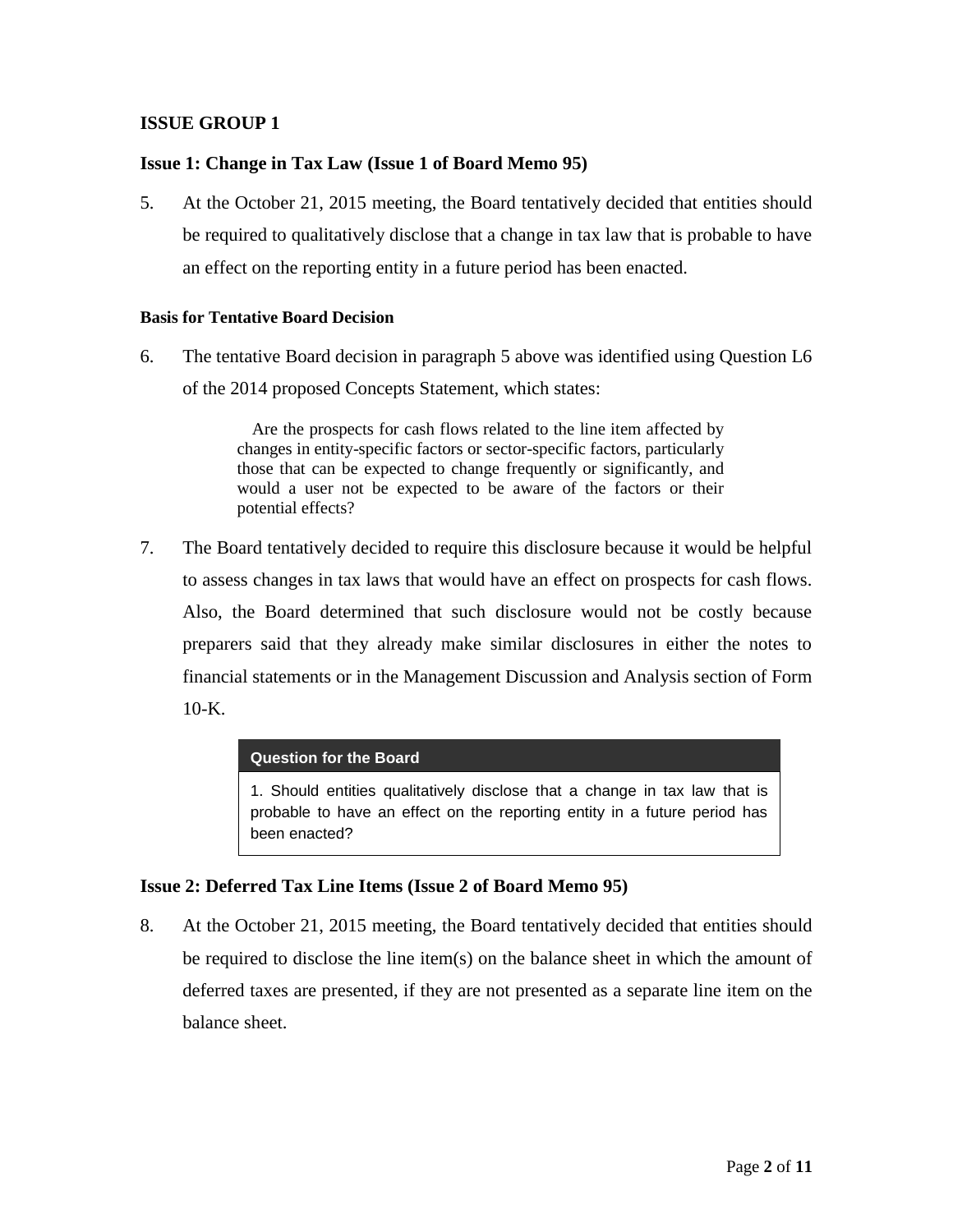#### **Basis for Tentative Board Decision**

9. The tentative Board decision in paragraph 8 above was identified using Question L16 of the proposed Concepts Statement, which states:

> Does a line item have a direct relationship to another line item(s) in another statement that is not otherwise apparent?

10. The staff has identified instances in which deferred taxes have been presented on multiple lines on the balance sheet and noted that users generally struggle with understanding the effect of taxes on the financial statements. Therefore, the Board tentatively decided to require this disclosure.

**Question for the Board**

2. Should entities disclose the line item(s) on the balance sheet in which the amount of deferred taxes are presented?

## **Issue 3: Domestic Tax Expense on Foreign Sourced Earnings (Issue 4 of Board Memo 95)**

11. At the February 11, 2015 meeting, the Board tentatively decided that entities should be required to disclose domestic tax expense on foreign sourced earnings.

#### **Basis for Tentative Board Decision**

12. The tentative Board decision in paragraph 11 above was identified using Question L4 of the proposed Concepts Statement, which states:

> Does the line item include components of different natures that could affect prospects for net cash flows differently?

13. The Board decided to require this disclosure on the basis of the feedback of the November 2013 Post-Implementation Review Report of FASB Statement No. 109, *Accounting for Income Taxes*, and other research that indicated that users want more information about income taxes and the effect of foreign operations on those income taxes.

| Question for the Board .                                                         |  |  |  |  |  |  |  |  |
|----------------------------------------------------------------------------------|--|--|--|--|--|--|--|--|
| 3. Should entities disclose domestic tax expense on foreign sourced<br>earnings? |  |  |  |  |  |  |  |  |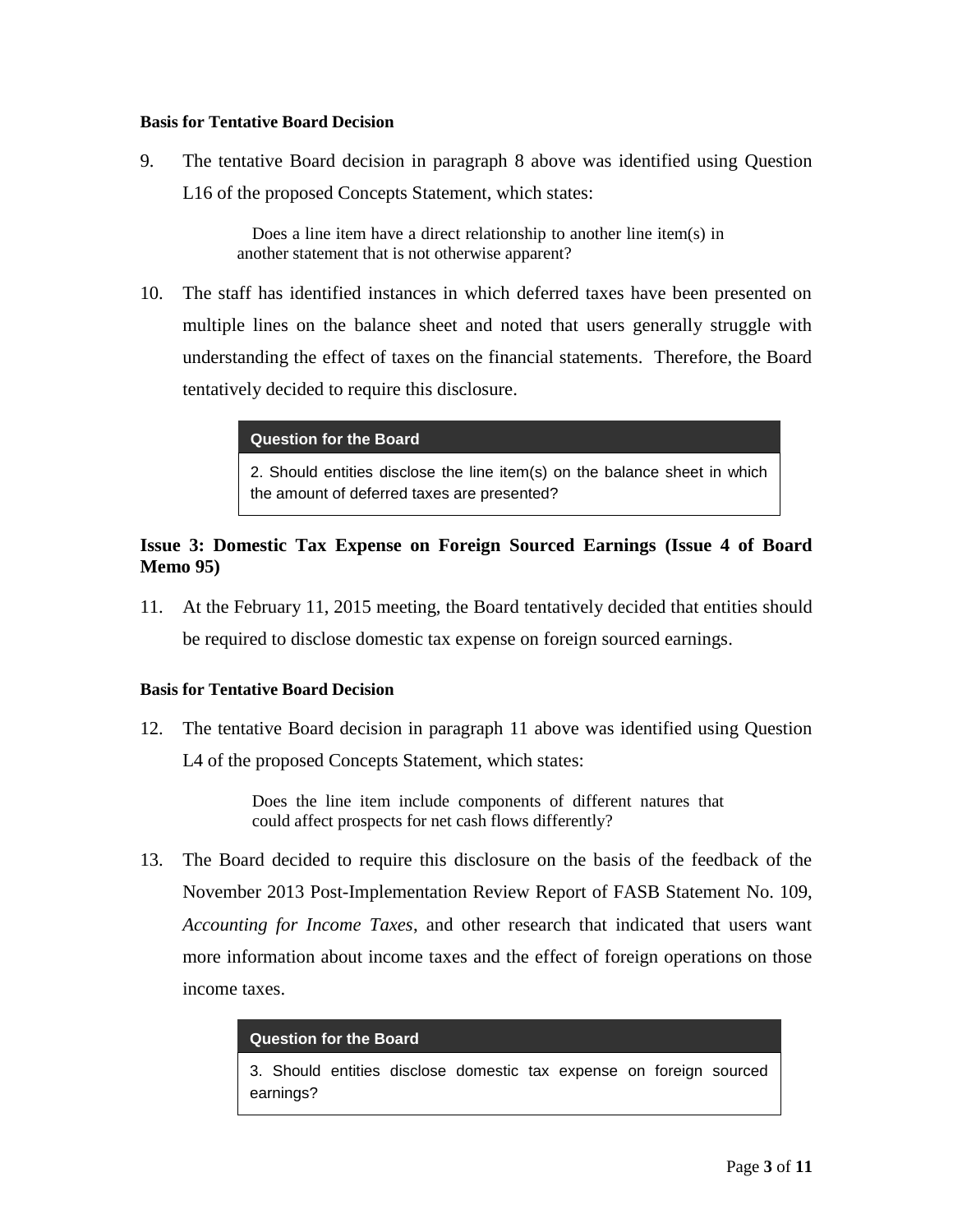# **Issue 4: Assertion about Undistributed Foreign Earnings (Issue 5 of Board Memo 95)**

14. At the February 11, 2015 meeting, the Board tentatively decided that entities should be required to disclose the amount of and explanation for a change in assertion about the temporary difference for the cumulative amount of investments associated with undistributed foreign earnings that are no longer asserted to be essentially permanent in duration with separate disclosures made for any country that is significant to the disclosed amount. That tentative decision did not include a disclosure in which an entity changes its assertion that previous investments associated with undistributed foreign earnings are asserted to be essentially permanent in duration.

## **Basis for Tentative Board Decision**

15. The tentative Board decision in paragraph 14 above was identified using Question O2 of the proposed Concepts Statement, which states:

> Are there other events or circumstances that are not represented by an asset or a liability and a gain or loss (or income or expense) in an entity's financial statements but for which there is uncertainty in the decision about whether it should be recognized (that would include items other than the contingencies discussed in Questions O1(a) and  $O(1(b))$ ?

16. The Board decided to tentatively require this disclosure because users requested more information on indefinitely reinvested foreign earnings.

#### **Question for the Board**

4. Should entities disclose the amount of and explanation for a change in assertion about the temporary difference for the cumulative amount of investments associated with undistributed foreign earnings that are (a) asserted to be essentially permanent in duration *and/or* (b) no longer asserted to be essentially permanent in duration?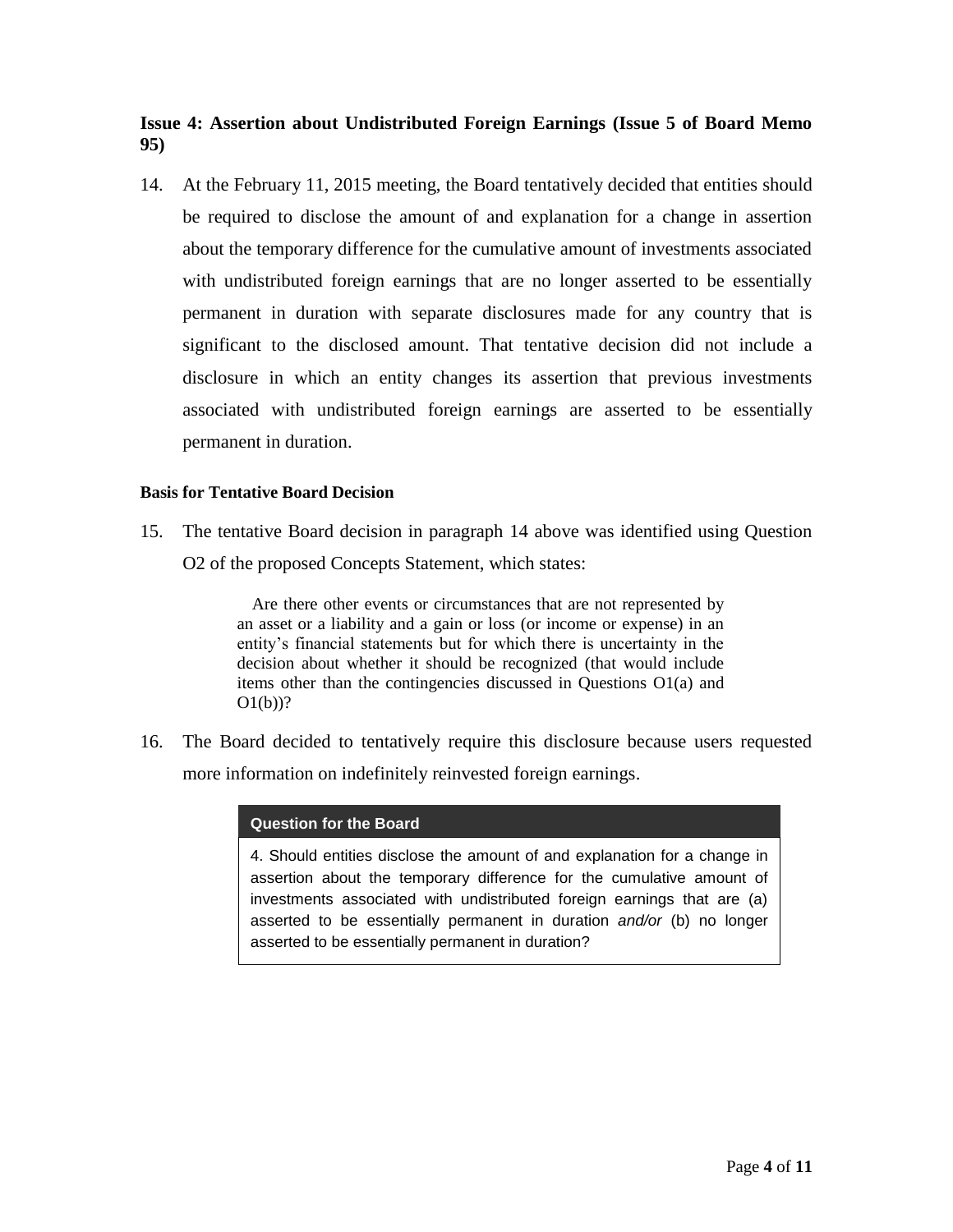# **Issue 5: Disaggregation about the Temporary Difference on the Investments Associated with Undistributed Foreign Earnings (Issue 6 of Board Memo 95)**

- 17. Paragraph 740-30-50-2(c) requires disclosure of the temporary difference for the cumulative amount of investments associated with undistributed foreign earnings that are essentially permanent in duration and the "amount of the unrecognized deferred tax liability for temporary differences… if determination of that liability is practicable or a statement that determination is not practicable…"
- 18. At the February 11, 2015 meeting, the Board tentatively decided that entities should be required to provide a disaggregation of the temporary difference for the cumulative amount of investments associated with undistributed foreign earnings that are essentially permanent in duration if any country represents at least 10 percent of the disclosed amount.
- 19. At the request of the Board, the staff held a workshop with preparers, users, and a practitioner in December 2015 and performed additional outreach to ascertain whether the tentative Board decisions would provide users with beneficial and useful information that would not be too costly or complex for a preparer to provide.
- 20. As a result of concerns that had been raised about the benefits of this disclosure, the staff is revisiting this decision and has analyzed whether disclosure of the aggregate of cash, cash equivalents, marketable securities, and loans (liquid assets) associated with the temporary difference for the cumulative amount of investments associated with undistributed foreign earnings that are essentially permanent in duration would be more beneficial.

## **Basis for Tentative Board Decision**

- 21. The tentative Board decision in paragraph 18 above was identified using Question L4 of the proposed Concepts Statement (see paragraph 12 above for Question L4).
- 22. The Board decided to require this disclosure because: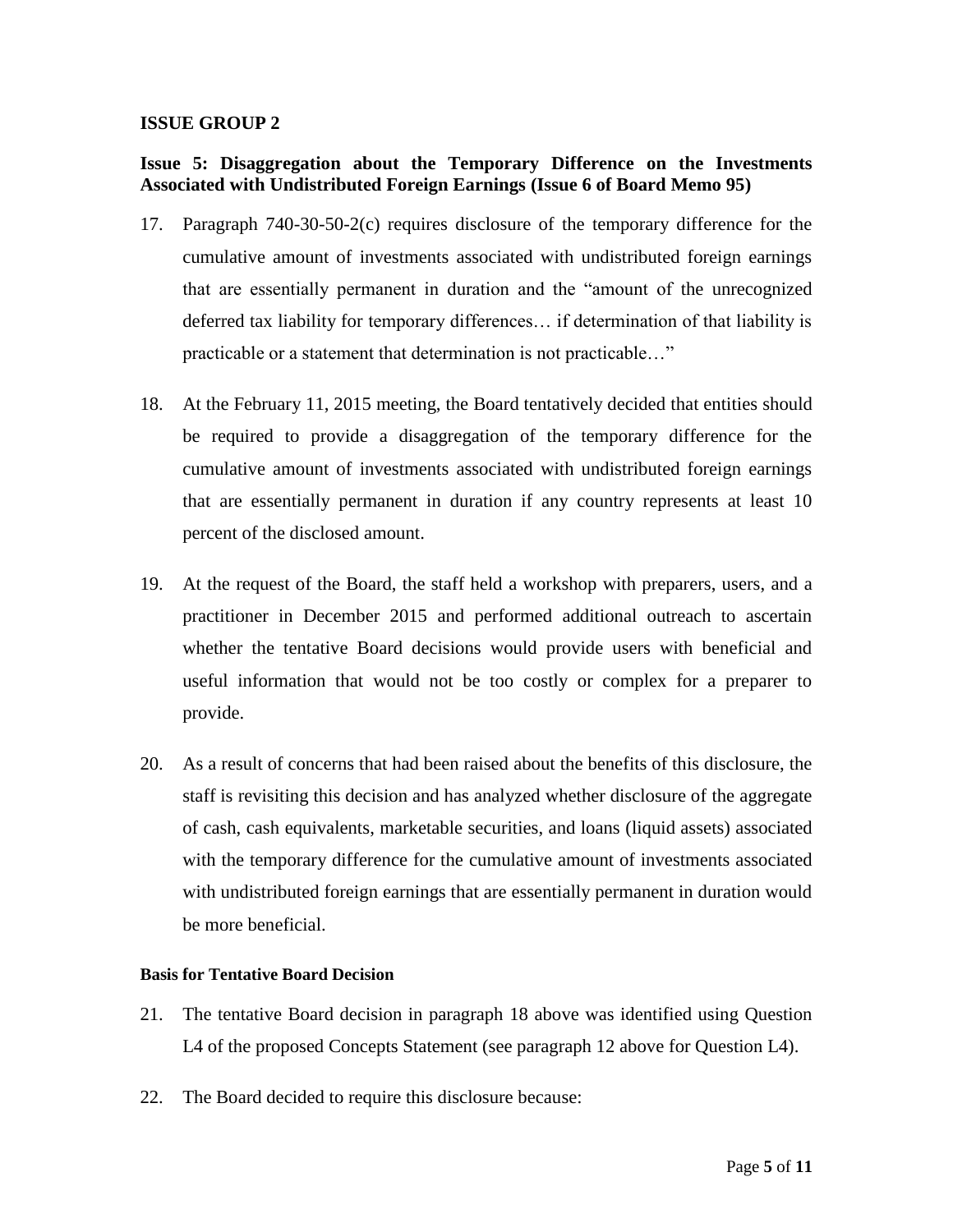- (a) Stakeholders noted that there is no liability recognized for U.S. taxes on these undistributed foreign earnings.
- (b) The disaggregation of those undistributed foreign earnings by country would help users assess amounts of future cash flows about future remittances of those earnings.
- 23. This disclosure was intended to be responsive to the November 2013 Post-Implementation Review Report on Statement 109 in which users requested insight into foreign tax exposures of reporting entities. Users are especially focused on this issue because taxes on temporary differences for the cumulative amount of investments associated with undistributed foreign earnings that are essentially permanent in duration are not recognized or measured. Also, of the Fortune 500 companies that disclosed information about undistributed foreign earnings, only 11 percent provided an amount of the estimated tax on those undistributed foreign earnings. The remaining 89 percent did not disclose the liability associated with these earnings because those companies say it is not practicable to do so.

#### **Questions for the Board**

5(a). Should an entity disaggregate the temporary difference for the cumulative amount of investments associated with undistributed foreign earnings that are essentially permanent in duration if any country represents at least 10 percent of the disclosed amount (retaining the Board's tentative decision)?

5(b). Should a reporting entity be required to disclose the aggregate of cash, cash equivalents, marketable securities, and loans related to the temporary difference for the cumulative amount of investments associated with undistributed foreign earnings that are essentially permanent in duration?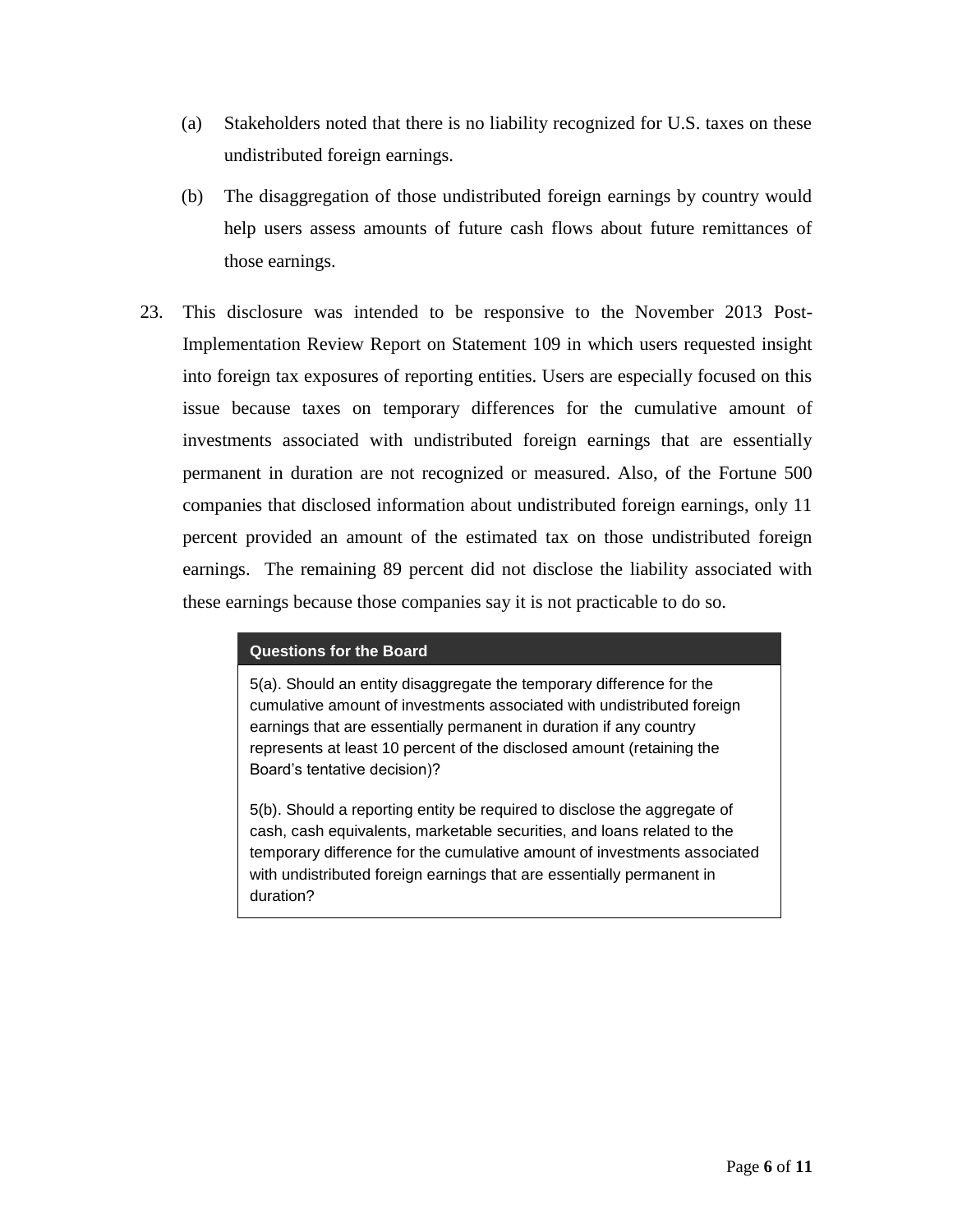#### **Issue 6: Income Tax Expense (Issue 3 of Board Memo 95)**

- 24. U.S. Securities and Exchange Commission (SEC) Regulation S-X 210-4.08(h), *General Notes to Financial Statements: Income Tax Expense,* requires disclosure of income tax expense applicable to:
	- (a) U.S. Federal income taxes
	- (b) Foreign income taxes
	- (c) Other income taxes.
- 25. Current generally accepted accounting principles (GAAP) do not require disaggregation of income tax expense at the level required by SEC Regulation S-X 210-4.08(h).
- 26. The following alternatives were developed using the indicated questions in paragraph 6 and 12 above from the proposed Concepts Statement:
	- (a) *Alternative A*—Disaggregate income tax expense (benefit) (income tax expense) between domestic and foreign.
	- (b) *Alternative B—*Disaggregate income tax expense between domestic and foreign with a further disaggregation of foreign income tax expense for any country that is significant to total income tax expense.

**Question for the Board**

6. Should entities be required to disclose Alternative A or Alternative B?

# **Issue 7: Disaggregation of Pretax Income and Income Taxes Paid (Issue 7 of Board Memo 95)**

27. Disclosure of both domestic and foreign income (loss) before income tax expense (pretax income) is a required disclosure per SEC Regulation S-X 210-4.08(h). At the February 11, 2015 meeting, the Board tentatively decided to require entities to disaggregate pretax income between domestic and foreign and to further disaggregate foreign pretax income for any country that is significant to total pretax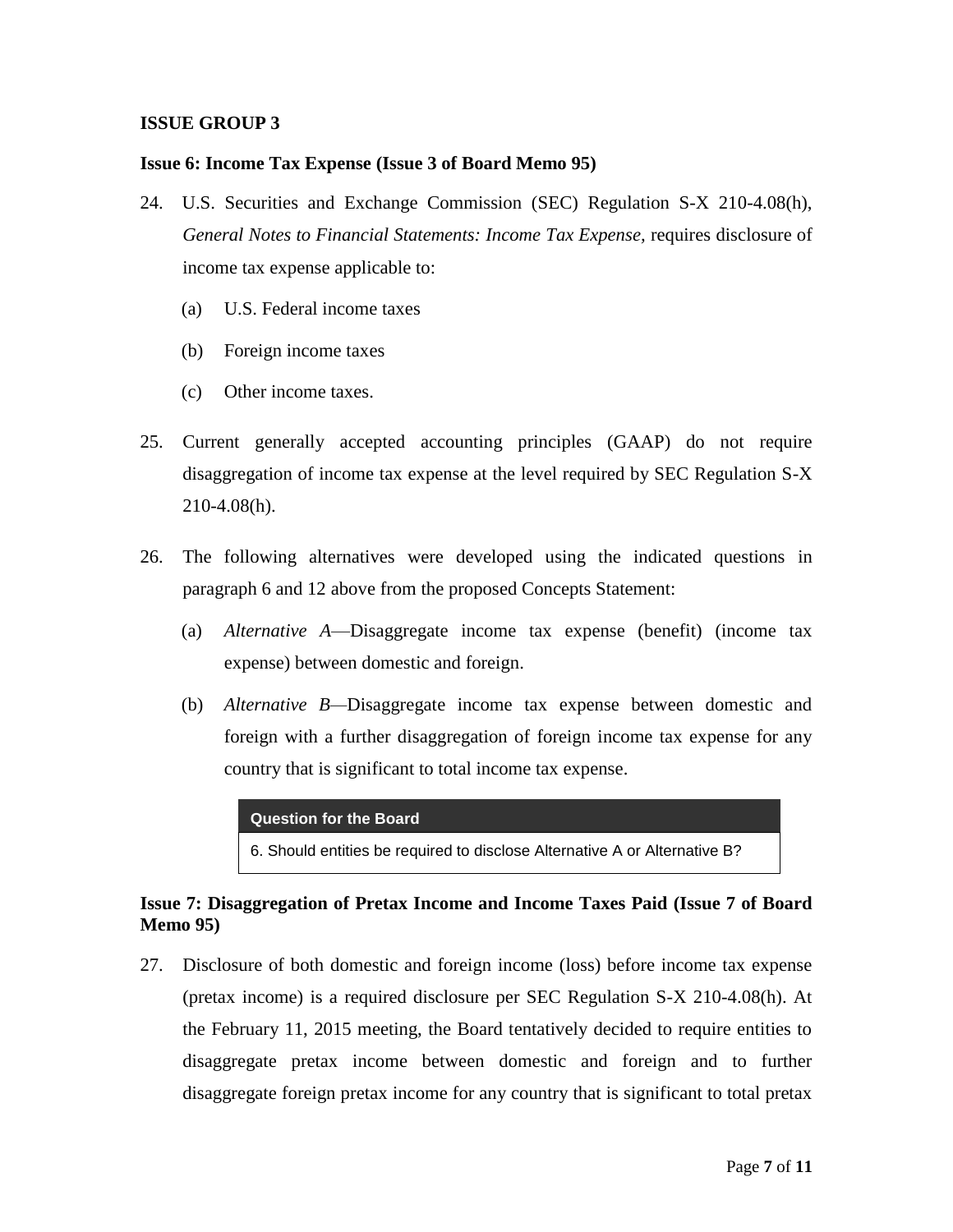income. At the October 21, 2015 meeting, the Board discussed disaggregation of income taxes paid by foreign country but decided that the disclosure of pretax income by significant country coupled with the other tentative Board decisions on undistributed foreign earnings would give a user sufficient information to analyze tax exposures to foreign countries.

- 28. As a result of concerns about costs, complexity, and benefits of the disaggregation of pretax income, the staff is revisiting the Board's tentative decision to disaggregate foreign pretax income by significant country. Also, the staff has explored whether disaggregation of income taxes paid by country would be beneficial and less costly. This alternative disclosure would expand the Board's tentative decision to disaggregate income taxes paid between domestic and foreign.
- 29. A limitation to disclosing income tax paid versus pretax income is that it is possible an entity can pay little tax to a particular country in a particular reporting period because of timing differences or low rates, even though there is a significant amount of income generated by that country in the period. Income taxes paid for that country may be judged to be immaterial and, therefore, no disclosure would be made for that country. Therefore, the staff identified two alternatives to deal with this limitation:
	- (a) *Alternative A—*Require disaggregation of income taxes paid when that country has significant pretax income.
	- (b) *Alternative B—*Provide a qualitative disclosure explaining the circumstances in which the income tax paid is low relative to pretax income generated in that country.

#### **Basis for Tentative Board Decision**

- 30. The tentative Board decision in paragraph 27 above was identified using Question L6 of the proposed Concepts Statement (see paragraph 6 above for Question L6).
- 31. The November 2013 Post-Implementation Review Report on Statement 109, research and articles from various sources, and feedback from users on this project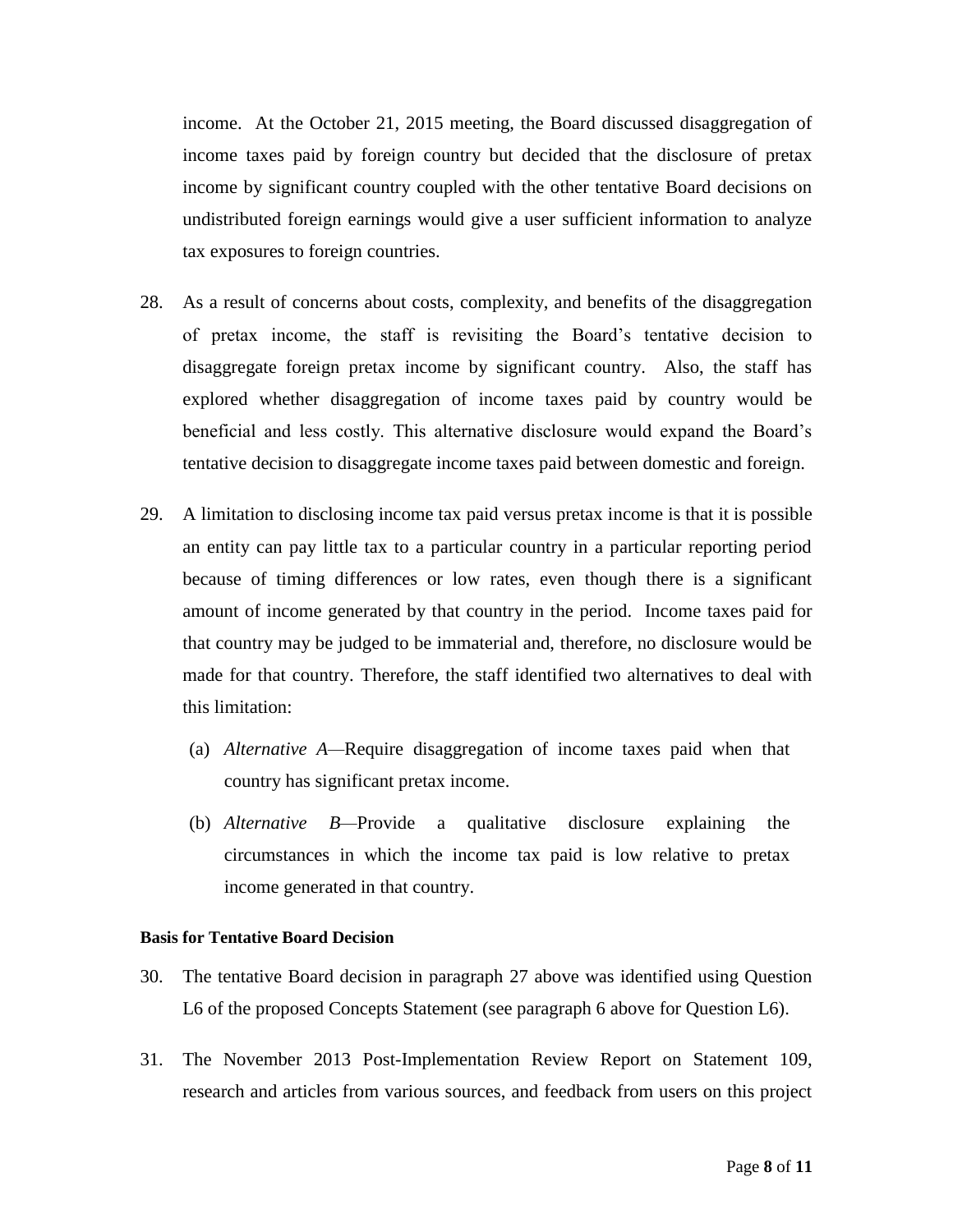and other projects indicate that disclosure about foreign earnings and the tax effect of those earnings would be useful. Users say that that additional information would provide them with a better understanding of the sustainability of an entity's tax rate and quality of the entity's earnings. Therefore, the Board decided to require the disclosure.

#### **Questions for the Board**

7(a). Should an entity disaggregate foreign pretax income for any country that is significant to total pretax income (retaining the Board's tentative decision)?

7(b). Should an entity (1) disaggregate income taxes paid by country and (2) provide a qualitative disclosure explaining the circumstances in which the income tax paid is low relative to the pretax income generated in that country?

## **ISSUE GROUP 4**

# **Issue 8: Disaggregation of Income Taxes Paid by Time Period (Issue 8 of Board Memo 95)**

- 32. At the October 21, 2015 Board meeting, the staff recommended the disaggregation of income taxes paid by current tax year, prior tax year, *subsequent tax year,* other income tax years (including audit settlements over multiple years, interest, and penalties), and refunds received or applied (income taxes paid by time period). The Board voted against this recommendation because it was unsure about the benefit of this information and thought that other disclosures provided enough information for users' assessments.
- 33. The staff thinks that the Board should reconsider this recommendation in light of the more recent outreach performed, which indicates that this information may be more beneficial than previously thought.

#### **Question for the Board**

8. Should an entity disaggregate income taxes paid by current tax year, prior tax year, *subsequent tax year*, other tax years (including audit settlements over multiple years, interest, and penalties), and refunds received or applied?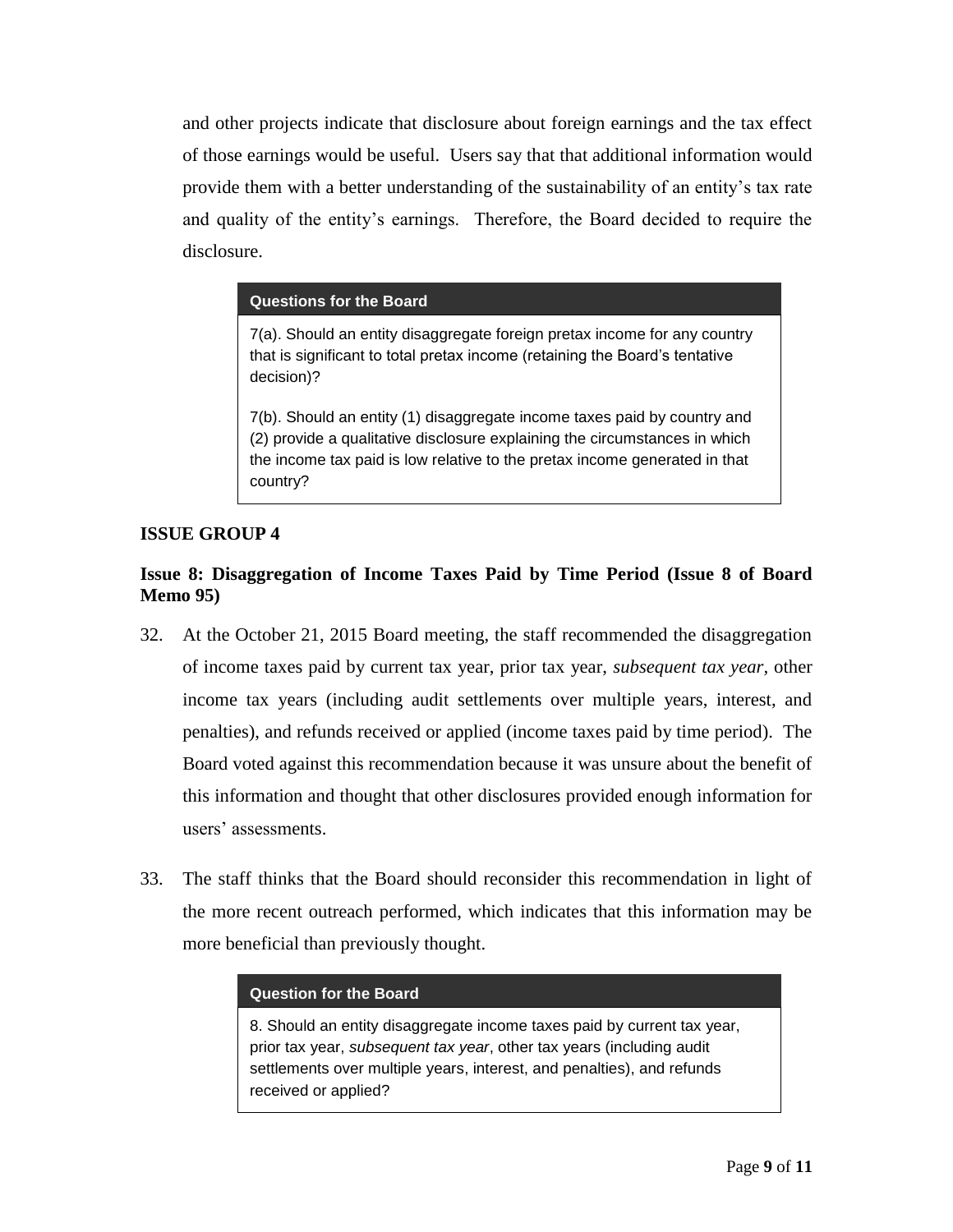#### **Issue 9: Private Company Considerations (Issue 9 of Board Memo 95)**

- 34. The Board requested that the staff review whether disclosures for public entities should be applicable to private companies. The staff performed outreach, and private company stakeholders raised issues with the following disclosures:
	- (a) The rate reconciliation as currently required in GAAP for public entities
	- (b) An explanation of the nature and amounts of the valuation allowance recorded and/or released during the reporting period
	- (c) The amounts and expiration dates of carryforwards recorded on the tax return basis, the amounts and expiration dates of carryforwards that will give rise to a deferred tax asset (tax effected), and the total amount of the unrecognized tax benefit that offsets the tax-effected carryforwards.
- 35. The staff also solicited feedback on disclosures about investments associated with undistributed foreign earnings and other disclosures discussed in this memo for private companies. Those disclosures are as follows:
	- (a) Qualitative disclosure that a change in tax law that is probable to have an effect on the reporting entity in a future period has been enacted
	- (b) Disclosure of the amount of and explanation for a change in assertion about investments associated with undistributed foreign earnings that are asserted to be essentially permanent in duration *and* are no longer asserted to be essentially permanent in duration
	- (c) Disclosure of the aggregate of cash, cash equivalents, marketable securities, and loans related to the temporary difference for the cumulative amount of investments associated with undistributed foreign earnings that are essentially permanent in duration
	- (d) Disaggregation of pretax income between domestic and foreign